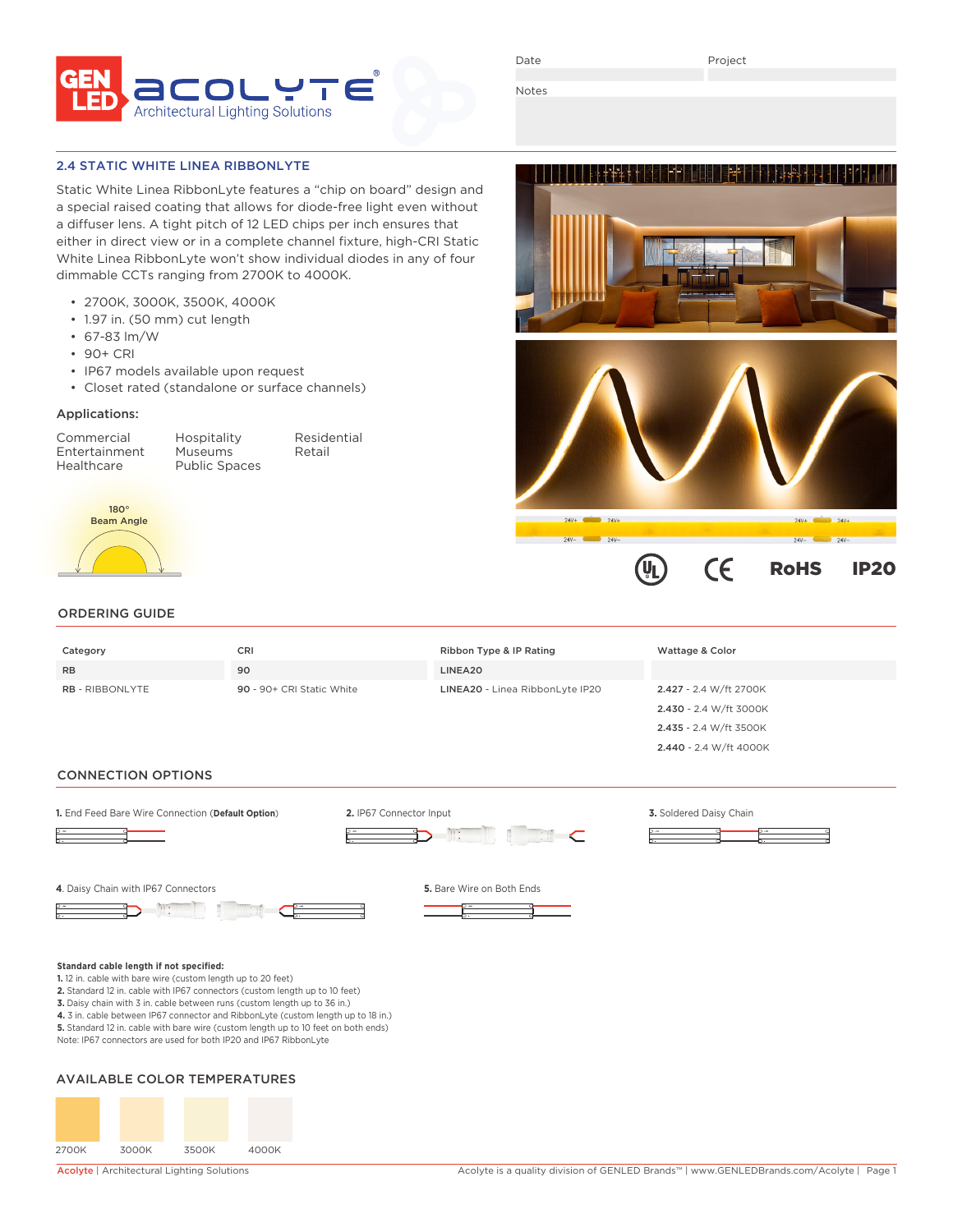

# SPECIFICATIONS / DIAGRAM / USAGE GUIDELINES

|                              | <b>2.4 STATIC WHITE LINEA RIBBONLYTE</b>                                                                                                 |                                     |                                     |                                     |  |
|------------------------------|------------------------------------------------------------------------------------------------------------------------------------------|-------------------------------------|-------------------------------------|-------------------------------------|--|
| <b>Operating Voltage</b>     | 24 <sub>V</sub>                                                                                                                          |                                     |                                     |                                     |  |
| <b>Power Consumption</b>     | 2.4 W/ft (8 W/m)                                                                                                                         |                                     |                                     |                                     |  |
| Current (mA) - 24V           | 100 mA/ft (328 mA/m)                                                                                                                     |                                     |                                     |                                     |  |
| <b>LED Pitch</b>             | 146 LEDs/ft (480 LEDs/m)                                                                                                                 |                                     |                                     |                                     |  |
| <b>Protection Rating</b>     | IP20 (IP67 models available upon request)                                                                                                |                                     |                                     |                                     |  |
| Dimming/Control              | MLV / 0-10 Volt / Lutron Hi-Lume 1% dimming & Hi-Lume Premier 0.1% L3D0 LED drivers / Lutron VIVE code compliance available / ELV / DALI |                                     |                                     |                                     |  |
| <b>Operating Temperature</b> | -40° F to 158° F (-40° C to 70° C)                                                                                                       |                                     |                                     |                                     |  |
| <b>Colors Temperatures</b>   | 2700K                                                                                                                                    | 3000K                               | 3500K                               | 4000K                               |  |
| Lumens                       | $161 \text{ Im/ft}$<br>$(528 \, \text{Im/m})$                                                                                            | 170 lm/ft<br>$(559 \, \text{Im/m})$ | 199 lm/ft<br>$(654 \, \text{Im/m})$ | 199 lm/ft<br>$(654 \, \text{Im/m})$ |  |
| <b>LED Beam Angle</b>        | $180^\circ$                                                                                                                              |                                     |                                     |                                     |  |
| Minimum Bend Diameter        | 1.97 in. (50 mm)                                                                                                                         |                                     |                                     |                                     |  |
| <b>Cuttable Length</b>       | 1.97 in. (50 mm)                                                                                                                         |                                     |                                     |                                     |  |
| CRI - All Color Temp.        | 90+ CRI                                                                                                                                  |                                     |                                     |                                     |  |
| Lumens/Watt                  | $67 \, \text{Im}/\text{W}$                                                                                                               | $71 \, \text{Im}/\text{W}$          | 83 lm/W                             | 83 lm/W                             |  |
| Certifications               | UL. CE. RoHS<br>Suitable for use in closets, compliant with NFPA® 70, NEC® Section 410.16 (A)(3) and 410.16 (C)(5).                      |                                     |                                     |                                     |  |
| Warranty                     | 3 years                                                                                                                                  |                                     |                                     |                                     |  |

| <b>DIMENSIONS</b>            | <b>Top View</b>                                       | Side View | <b>Dimensions</b>                                                               |
|------------------------------|-------------------------------------------------------|-----------|---------------------------------------------------------------------------------|
| $\circ$<br>$\bar{\sim}$<br>宣 | $\rightarrow$ +24V<br>CUTTABLE EVERY: 1.97 in (50 mm) |           | Width 0.24 in. (6 mm)<br>Max Length 21.3 ft (6.5 m)<br>Height 0.09 in. (2.2 mm) |

#### USAGE GUIDELINES

- IP67 Linea RibbonLyte are not field cuttable. All custom cuts and connections for these models must be performed at the factory to ensure waterproofing standards are met. Any modification of this on the field or by end user will result in a voided warranty.
- When installing this product take into account the surface temperature of the material this product is mounted to. Many building surfaces which are exposed to direct sunlight exceed the 70° C / 158° F maximum that our product is rated for. High risk locations like this should be avoided.
- Our IP67 can be used in wet, outdoor locations around swimming pools and spa tubs, but our products are not intended to be submerged in pools and fountains and do not carry UL676 certification to do so.
- Please refer to our RibbonLyte Proper Use Guide in our *Application Guide* for more information. Available for download at www.GENLEDBrands.com/Acolyte.
- Compatible with a wide variety of control products including the entire line of Lutron dimming systems.
- For use with Acolyte drivers, 0-10V dimming modules and interface controllers (DMXINF models).
- Use with non-Acolyte supplied Triac, MLV or ELV drivers is not supported or warrantied.
- Due to the nature of the product, RibbonLyte cuttable lengths are generally longer or shorter than the customer requested length. Unless specified, RibbonLyte is factory cut at the shorter cuttable point.
- We reserve the right to make changes to product lineup, specifications, design and finishes at any time without notice.

Acolyte does not warrant or represent that the information is free from errors or omission. The information may change without notice and Acolyte is not in any way liable for the accuracy of any information printed and stored or in any way interpreted or used.